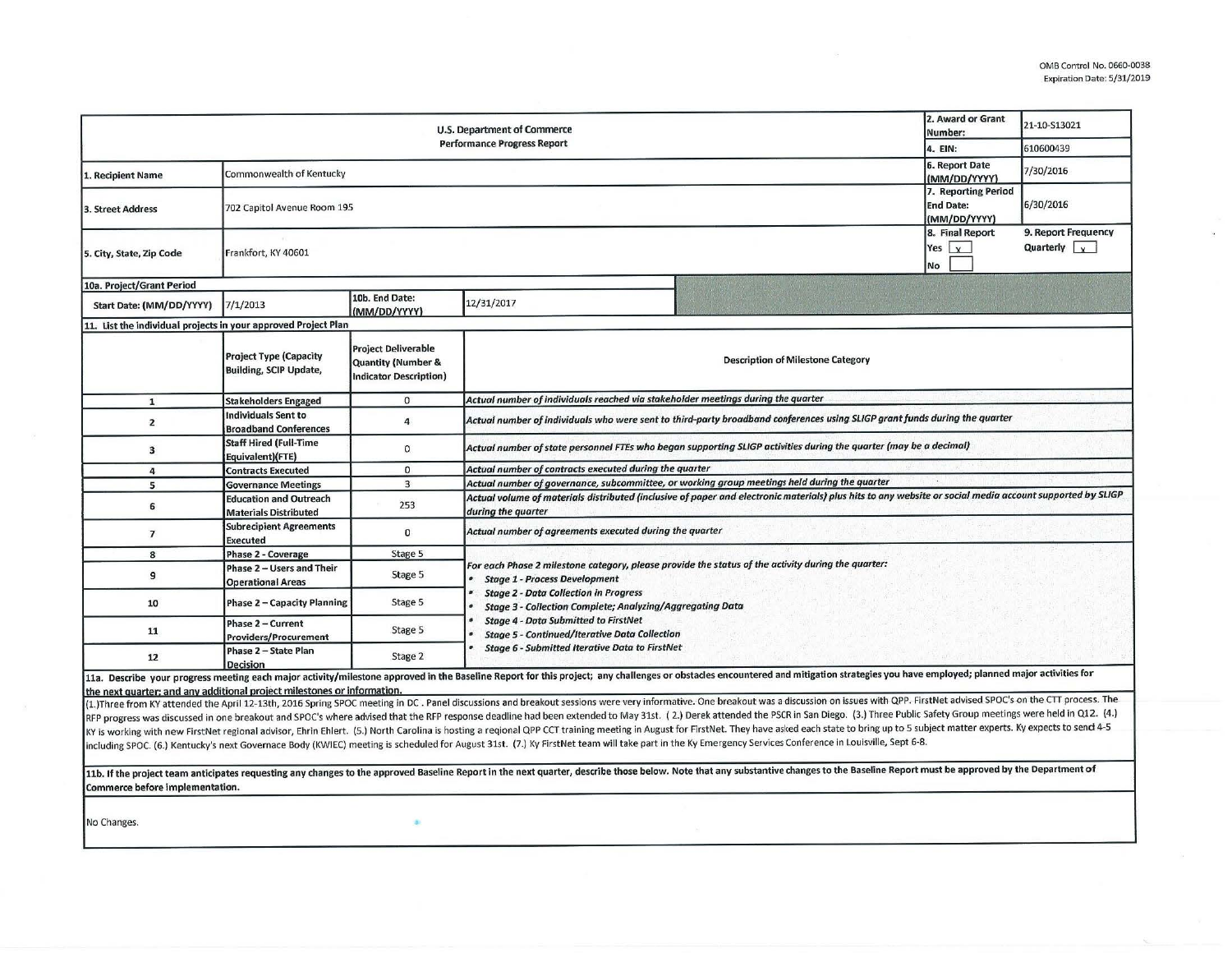**llc. Provide anv other information that would be useful to NTIA as it assesses this oroiect's orooress.** 

KY continues to update our website with local and national FirsNet information. The KyFirstNet team is palnning to participate in several upcoming state conferences to continue outreach to specific groups.

**11d. Describe any success stories or best practices you have identified. Please be as specific as possible.** 

Ky will use stat e first r esponder conferences to continue outreach, i.e., Emergency Services Conference, Ky Sherrif's association, local fire and rescue venues, etc.

**12. Personnel** 

12a. If the project is not fully staffed, describe how any lack of staffing may impact the project's time line and when the project will be fully staffed.

| 12b. Staffing Table - Please include all staff that have contributed time to the project. Please do not remove individuals from this table.                                                       |                            |                         |                                                                   |                      |                                      |                   |                 |                                         |                                                 |  |
|---------------------------------------------------------------------------------------------------------------------------------------------------------------------------------------------------|----------------------------|-------------------------|-------------------------------------------------------------------|----------------------|--------------------------------------|-------------------|-----------------|-----------------------------------------|-------------------------------------------------|--|
| <b>Job Title</b>                                                                                                                                                                                  | FTE%                       |                         | Change                                                            |                      |                                      |                   |                 |                                         |                                                 |  |
| <b>SWIC</b>                                                                                                                                                                                       | 75%                        |                         | <b>Project (s) Assigned</b><br>Provide Oversight of SLIGP Project |                      |                                      |                   |                 |                                         |                                                 |  |
| <b>Staff Member</b>                                                                                                                                                                               | 100%                       |                         | Provide Administrative Support                                    |                      |                                      |                   |                 |                                         |                                                 |  |
| <b>Staff Member</b>                                                                                                                                                                               | 100%                       | Provide Project Support |                                                                   |                      |                                      |                   |                 |                                         |                                                 |  |
|                                                                                                                                                                                                   |                            |                         |                                                                   |                      |                                      |                   |                 |                                         |                                                 |  |
|                                                                                                                                                                                                   |                            |                         |                                                                   |                      |                                      |                   |                 |                                         |                                                 |  |
| 13. Subcontracts (Vendors and/or Subrecipients)                                                                                                                                                   |                            |                         |                                                                   |                      |                                      |                   |                 |                                         |                                                 |  |
| 13a. Subcontracts Table - Include all subcontractors. The totals from this table must equal the "Subcontracts Total" in Question 14f.                                                             |                            |                         |                                                                   |                      |                                      |                   |                 |                                         |                                                 |  |
| Name                                                                                                                                                                                              | <b>Subcontract Purpose</b> |                         | <b>Type</b><br>(Vendor/Subrec.)                                   | RFP/RFQ Issued (Y/N) | Contract<br><b>Executed</b><br>(Y/N) | <b>Start Date</b> | <b>End Date</b> | <b>Total Federal Funds</b><br>Allocated | <b>Total Matching Funds</b><br><b>Allocated</b> |  |
| Micheal Baker & Associates                                                                                                                                                                        | <b>Website Development</b> |                         | Vendor                                                            | N                    | $\mathbf{v}$                         | 2/20/2014         | 6/30/2017       |                                         |                                                 |  |
| Micheal Baker & Associates                                                                                                                                                                        | Data Collection            |                         | Vendor                                                            | N                    | v                                    | 2/20/2014         | 6/30/2017       |                                         |                                                 |  |
| Micheal Baker & Associates                                                                                                                                                                        | Outreach & Education       |                         | Vendor                                                            | N                    |                                      | 2/20/2014         | 6/30/2017       |                                         |                                                 |  |
| 13b. Describe any challenges encountered with vendors and/or subrecipients.<br>Due to FirstNet information trickling down slowly, our vendor was not as engaged in outreach as previous quarters. |                            |                         |                                                                   |                      |                                      |                   |                 |                                         |                                                 |  |